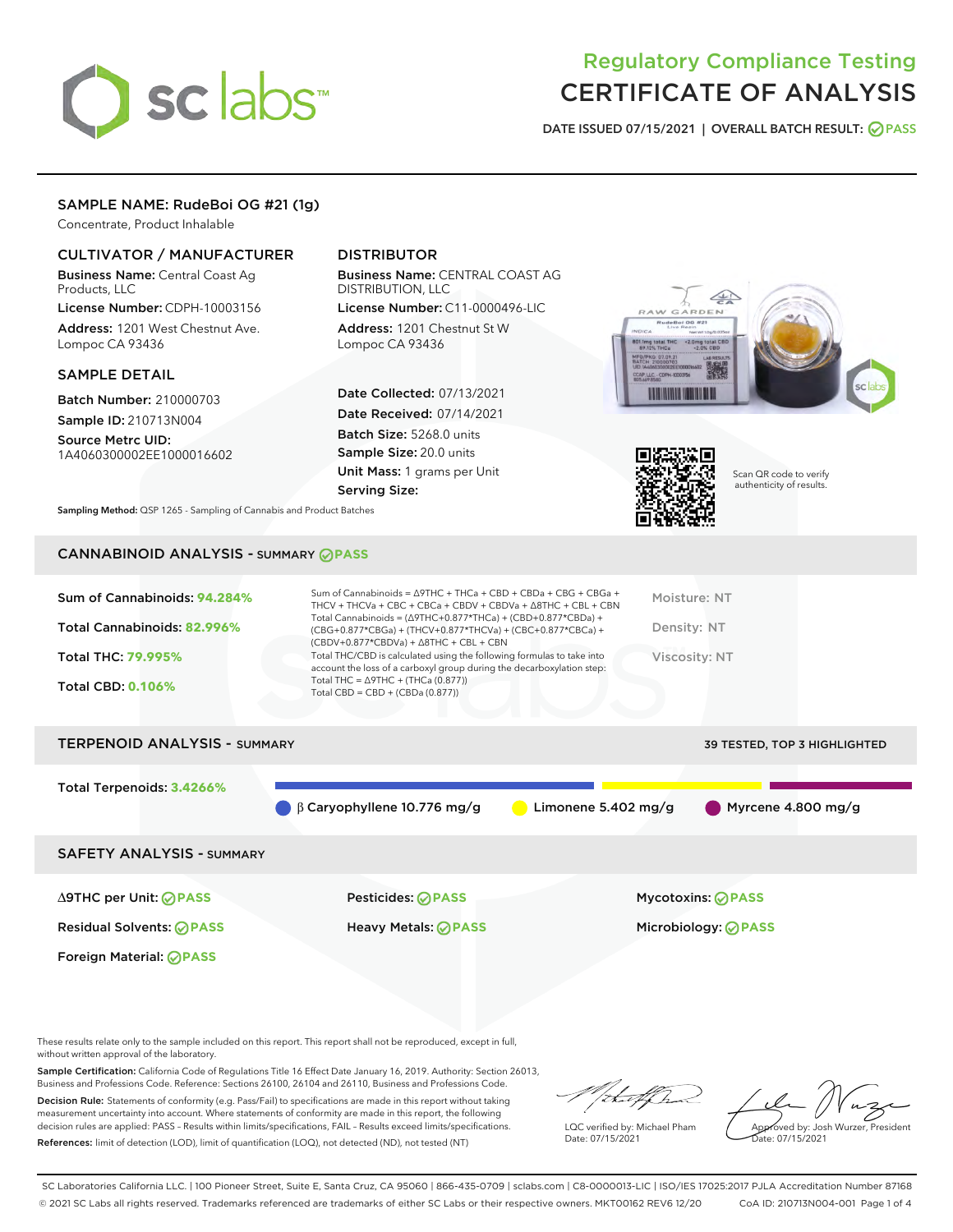



RUDEBOI OG #21 (1G) | DATE ISSUED 07/15/2021 | OVERALL BATCH RESULT: **○** PASS

#### CANNABINOID TEST RESULTS - 07/15/2021 2 PASS

Tested by high-performance liquid chromatography with diode-array detection (HPLC-DAD). **Method:** QSP 1157 - Analysis of Cannabinoids by HPLC-DAD

#### TOTAL CANNABINOIDS: **82.996%**

Total Cannabinoids (Total THC) + (Total CBD) + (Total CBG) + (Total THCV) + (Total CBC) + (Total CBDV) + ∆8THC + CBL + CBN

TOTAL THC: **79.995%** Total THC (∆9THC+0.877\*THCa)

TOTAL CBD: **0.106%**

Total CBD (CBD+0.877\*CBDa)

TOTAL CBG: 1.91% Total CBG (CBG+0.877\*CBGa)

TOTAL THCV: 0.347% Total THCV (THCV+0.877\*THCVa)

TOTAL CBC: 0.638% Total CBC (CBC+0.877\*CBCa)

TOTAL CBDV: ND Total CBDV (CBDV+0.877\*CBDVa)

| <b>COMPOUND</b> | LOD/LOQ<br>(mg/g)          | <b>MEASUREMENT</b><br><b>UNCERTAINTY</b><br>(mg/g) | <b>RESULT</b><br>(mg/g) | <b>RESULT</b><br>(%) |
|-----------------|----------------------------|----------------------------------------------------|-------------------------|----------------------|
| <b>THCa</b>     | 0.05/0.14                  | ±22.783                                            | 886.48                  | 88.648               |
| <b>A9THC</b>    | 0.06 / 0.26                | ±0.774                                             | 22.51                   | 2.251                |
| <b>CBGa</b>     | 0.1 / 0.2                  | ±0.99                                              | 18.9                    | 1.89                 |
| <b>CBCa</b>     | 0.07 / 0.28                | ±0.356                                             | 7.28                    | 0.728                |
| <b>THCVa</b>    | 0.07/0.20                  | ±0.189                                             | 3.96                    | 0.396                |
| <b>CBG</b>      | 0.06/0.19                  | ±0.098                                             | 2.50                    | 0.250                |
| <b>CBDa</b>     | 0.02/0.19                  | ±0.035                                             | 1.21                    | 0.121                |
| A8THC           | 0.1/0.4                    | N/A                                                | <b>ND</b>               | <b>ND</b>            |
| <b>THCV</b>     | 0.1 / 0.2                  | N/A                                                | <b>ND</b>               | <b>ND</b>            |
| <b>CBD</b>      | 0.07/0.29                  | N/A                                                | <b>ND</b>               | <b>ND</b>            |
| <b>CBDV</b>     | 0.04 / 0.15                | N/A                                                | <b>ND</b>               | <b>ND</b>            |
| <b>CBDVa</b>    | 0.03 / 0.53                | N/A                                                | <b>ND</b>               | <b>ND</b>            |
| <b>CBL</b>      | 0.06 / 0.24                | N/A                                                | <b>ND</b>               | <b>ND</b>            |
| <b>CBN</b>      | 0.1/0.3                    | N/A                                                | <b>ND</b>               | <b>ND</b>            |
| <b>CBC</b>      | 0.2 / 0.5                  | N/A                                                | <b>ND</b>               | <b>ND</b>            |
|                 | <b>SUM OF CANNABINOIDS</b> |                                                    | 942.84 mg/g             | 94.284%              |

#### **UNIT MASS: 1 grams per Unit**

| ∆9THC per Unit                        | 1120 per-package limit     | $22.51$ mg/unit<br><b>PASS</b> |  |
|---------------------------------------|----------------------------|--------------------------------|--|
| <b>Total THC per Unit</b>             |                            | 799.95 mg/unit                 |  |
| <b>CBD</b> per Unit                   |                            | <b>ND</b>                      |  |
| <b>Total CBD per Unit</b>             |                            | $1.06$ mg/unit                 |  |
| Sum of Cannabinoids<br>per Unit       |                            | 942.84 mg/unit                 |  |
| <b>Total Cannabinoids</b><br>per Unit |                            | 829.96 mg/unit                 |  |
| <b>MOISTURE TEST RESULT</b>           | <b>DENSITY TEST RESULT</b> | <b>VISCOSITY TEST RESULT</b>   |  |

Not Tested

Not Tested

Not Tested

#### TERPENOID TEST RESULTS - 07/15/2021

Terpene analysis utilizing gas chromatography-flame ionization detection (GC-FID). **Method:** QSP 1192 - Analysis of Terpenoids by GC-FID

| <b>COMPOUND</b>                     | LOD/LOQ<br>(mg/g) | <b>MEASUREMENT</b><br><b>UNCERTAINTY</b><br>(mg/g) | <b>RESULT</b><br>(mg/g)                         | <b>RESULT</b><br>(%) |
|-------------------------------------|-------------------|----------------------------------------------------|-------------------------------------------------|----------------------|
| $\beta$ Caryophyllene               | 0.004 / 0.012     | ±0.3836                                            | 10.776                                          | 1.0776               |
| Limonene                            | 0.005 / 0.016     | ±0.0772                                            | 5.402                                           | 0.5402               |
| <b>Myrcene</b>                      | 0.008 / 0.025     | ±0.0619                                            | 4.800                                           | 0.4800               |
| $\alpha$ Humulene                   | 0.009 / 0.029     | ±0.1256                                            | 3.913                                           | 0.3913               |
| $\alpha$ Bisabolol                  | 0.008 / 0.026     | ±0.0979                                            | 1.834                                           | 0.1834               |
| Linalool                            | 0.009 / 0.032     | ±0.0603                                            | 1.588                                           | 0.1588               |
| Ocimene                             | 0.011 / 0.038     | ±0.0330                                            | 1.028                                           | 0.1028               |
| Terpinolene                         | 0.008 / 0.026     | ±0.0185                                            | 0.904                                           | 0.0904               |
| $\beta$ Pinene                      | 0.004 / 0.014     | ±0.0072                                            | 0.624                                           | 0.0624               |
| Fenchol                             | 0.010 / 0.034     | ±0.0214                                            | 0.552                                           | 0.0552               |
| Terpineol                           | 0.016 / 0.055     | ±0.0316                                            | 0.515                                           | 0.0515               |
| trans-β-Farnesene                   | 0.008 / 0.025     | ±0.0177                                            | 0.499                                           | 0.0499               |
| Valencene                           | 0.009 / 0.030     | ±0.0309                                            | 0.448                                           | 0.0448               |
| $\alpha$ Pinene                     | 0.005 / 0.017     | ±0.0036                                            | 0.415                                           | 0.0415               |
| Nerolidol                           | 0.009 / 0.028     | ±0.0217                                            | 0.345                                           | 0.0345               |
| Caryophyllene<br>Oxide <sup>'</sup> | 0.010 / 0.033     | ±0.0093                                            | 0.203                                           | 0.0203               |
| <b>Borneol</b>                      | 0.005 / 0.016     | ±0.0064                                            | 0.152                                           | 0.0152               |
| Camphene                            | 0.005 / 0.015     | ±0.0009                                            | 0.075                                           | 0.0075               |
| Fenchone                            | 0.009 / 0.028     | ±0.0013                                            | 0.044                                           | 0.0044               |
| <b>Geranyl Acetate</b>              | 0.004 / 0.014     | ±0.0017                                            | 0.041                                           | 0.0041               |
| $\alpha$ Phellandrene               | 0.006 / 0.020     | ±0.0004                                            | 0.026                                           | 0.0026               |
| Citronellol                         | 0.003 / 0.010     | ±0.0012                                            | 0.024                                           | 0.0024               |
| $\alpha$ Terpinene                  | 0.005 / 0.017     | ±0.0003                                            | 0.023                                           | 0.0023               |
| $\gamma$ Terpinene                  | 0.006 / 0.018     | ±0.0004                                            | 0.023                                           | 0.0023               |
| Nerol                               | 0.003 / 0.011     | ±0.0005                                            | 0.012                                           | 0.0012               |
| Sabinene                            | 0.004 / 0.014     | N/A                                                | <loq< th=""><th><loq< th=""></loq<></th></loq<> | <loq< th=""></loq<>  |
| 3 Carene                            | 0.005 / 0.018     | N/A                                                | <loq< th=""><th><loq< th=""></loq<></th></loq<> | <loq< th=""></loq<>  |
| p-Cymene                            | 0.005 / 0.016     | N/A                                                | <loq< th=""><th><loq< th=""></loq<></th></loq<> | <loq< th=""></loq<>  |
| Eucalyptol                          | 0.006 / 0.018     | N/A                                                | <loq< th=""><th><loq< th=""></loq<></th></loq<> | <loq< th=""></loq<>  |
| Sabinene Hydrate                    | 0.006 / 0.022     | N/A                                                | <loq< th=""><th><loq< th=""></loq<></th></loq<> | <loq< th=""></loq<>  |
| Isoborneol                          | 0.004 / 0.012     | N/A                                                | <loq< th=""><th><loq< th=""></loq<></th></loq<> | <loq< th=""></loq<>  |
| Geraniol                            | 0.002 / 0.007     | N/A                                                | <loq< th=""><th><loq< th=""></loq<></th></loq<> | <loq< th=""></loq<>  |
| Guaiol                              | 0.009 / 0.030     | N/A                                                | <loq< th=""><th><loq< th=""></loq<></th></loq<> | <loq< th=""></loq<>  |
| (-)-Isopulegol                      | 0.005 / 0.016     | N/A                                                | <b>ND</b>                                       | <b>ND</b>            |
| Camphor                             | 0.006 / 0.019     | N/A                                                | ND                                              | ND                   |
| Menthol                             | 0.008 / 0.025     | N/A                                                | ND                                              | ND                   |
| R-(+)-Pulegone                      | 0.003 / 0.011     | N/A                                                | ND                                              | <b>ND</b>            |
| $\alpha$ Cedrene                    | 0.005 / 0.016     | N/A                                                | ND                                              | ND                   |
| Cedrol                              | 0.008 / 0.027     | N/A                                                | <b>ND</b>                                       | <b>ND</b>            |
| <b>TOTAL TERPENOIDS</b>             |                   |                                                    | 34.266 mg/g                                     | 3.4266%              |

SC Laboratories California LLC. | 100 Pioneer Street, Suite E, Santa Cruz, CA 95060 | 866-435-0709 | sclabs.com | C8-0000013-LIC | ISO/IES 17025:2017 PJLA Accreditation Number 87168 © 2021 SC Labs all rights reserved. Trademarks referenced are trademarks of either SC Labs or their respective owners. MKT00162 REV6 12/20 CoA ID: 210713N004-001 Page 2 of 4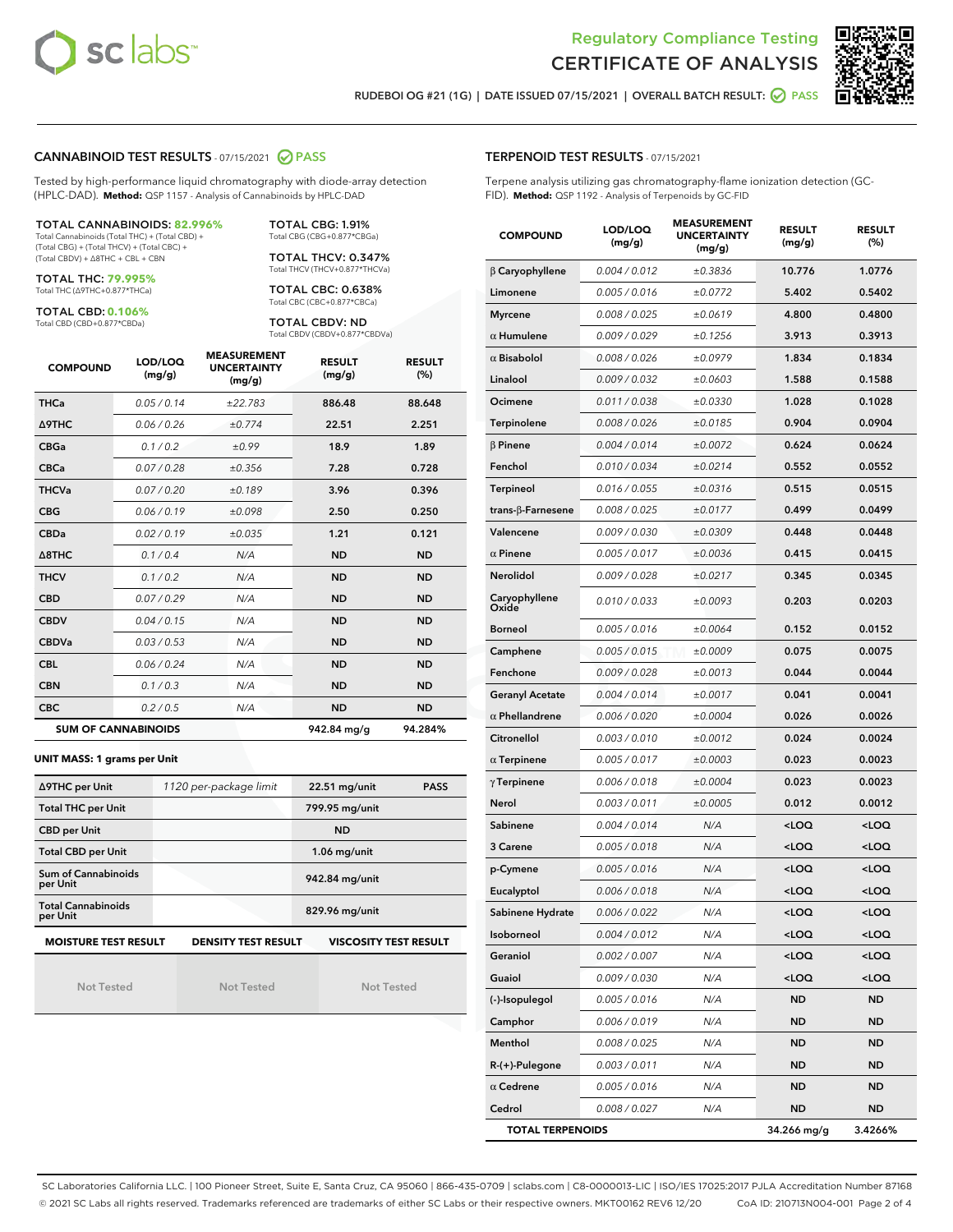



RUDEBOI OG #21 (1G) | DATE ISSUED 07/15/2021 | OVERALL BATCH RESULT: @ PASS

# CATEGORY 1 PESTICIDE TEST RESULTS - 07/15/2021 2 PASS

Pesticide and plant growth regulator analysis utilizing high-performance liquid chromatography-mass spectrometry (HPLC-MS) or gas chromatography-mass spectrometry (GC-MS). \*GC-MS utilized where indicated. **Method:** QSP 1212 - Analysis of Pesticides and Mycotoxins by LC-MS or QSP 1213 - Analysis of Pesticides by GC-MS

| <b>COMPOUND</b>             | LOD/LOQ<br>$(\mu g/g)$ | <b>ACTION</b><br><b>LIMIT</b><br>$(\mu g/g)$ | <b>MEASUREMENT</b><br><b>UNCERTAINTY</b><br>$(\mu g/g)$ | <b>RESULT</b><br>$(\mu g/g)$ | <b>RESULT</b> |
|-----------------------------|------------------------|----------------------------------------------|---------------------------------------------------------|------------------------------|---------------|
| Aldicarb                    | 0.03 / 0.08            | $\geq$ LOD                                   | N/A                                                     | <b>ND</b>                    | <b>PASS</b>   |
| Carbofuran                  | 0.02/0.05              | $>$ LOD                                      | N/A                                                     | <b>ND</b>                    | <b>PASS</b>   |
| Chlordane*                  | 0.03 / 0.08            | ≥ LOD                                        | N/A                                                     | <b>ND</b>                    | <b>PASS</b>   |
| Chlorfenapyr*               | 0.03/0.10              | $\ge$ LOD                                    | N/A                                                     | <b>ND</b>                    | <b>PASS</b>   |
| Chlorpyrifos                | 0.02 / 0.06            | $\geq$ LOD                                   | N/A                                                     | <b>ND</b>                    | <b>PASS</b>   |
| Coumaphos                   | 0.02 / 0.07            | $>$ LOD                                      | N/A                                                     | <b>ND</b>                    | <b>PASS</b>   |
| Daminozide                  | 0.02 / 0.07            | $\geq$ LOD                                   | N/A                                                     | <b>ND</b>                    | <b>PASS</b>   |
| <b>DDVP</b><br>(Dichlorvos) | 0.03/0.09              | $\geq$ LOD                                   | N/A                                                     | <b>ND</b>                    | <b>PASS</b>   |
| <b>Dimethoate</b>           | 0.03 / 0.08            | $\ge$ LOD                                    | N/A                                                     | <b>ND</b>                    | <b>PASS</b>   |
| Ethoprop(hos)               | 0.03/0.10              | $>$ LOD                                      | N/A                                                     | <b>ND</b>                    | <b>PASS</b>   |
| Etofenprox                  | 0.02 / 0.06            | $\geq$ LOD                                   | N/A                                                     | <b>ND</b>                    | <b>PASS</b>   |
| Fenoxycarb                  | 0.03 / 0.08            | $>$ LOD                                      | N/A                                                     | <b>ND</b>                    | <b>PASS</b>   |
| Fipronil                    | 0.03 / 0.08            | $\geq$ LOD                                   | N/A                                                     | <b>ND</b>                    | <b>PASS</b>   |
| Imazalil                    | 0.02 / 0.06            | $\geq$ LOD                                   | N/A                                                     | <b>ND</b>                    | <b>PASS</b>   |
| Methiocarb                  | 0.02 / 0.07            | ≥ LOD                                        | N/A                                                     | <b>ND</b>                    | <b>PASS</b>   |
| Methyl<br>parathion         | 0.03/0.10              | $>$ LOD                                      | N/A                                                     | <b>ND</b>                    | <b>PASS</b>   |
| <b>Mevinphos</b>            | 0.03/0.09              | $>$ LOD                                      | N/A                                                     | <b>ND</b>                    | <b>PASS</b>   |
| Paclobutrazol               | 0.02 / 0.05            | $\geq$ LOD                                   | N/A                                                     | <b>ND</b>                    | <b>PASS</b>   |
| Propoxur                    | 0.03/0.09              | ≥ LOD                                        | N/A                                                     | <b>ND</b>                    | <b>PASS</b>   |
| Spiroxamine                 | 0.03 / 0.08            | $\ge$ LOD                                    | N/A                                                     | <b>ND</b>                    | <b>PASS</b>   |
| <b>Thiacloprid</b>          | 0.03/0.10              | $\geq$ LOD                                   | N/A                                                     | <b>ND</b>                    | <b>PASS</b>   |
|                             |                        |                                              |                                                         |                              |               |

# CATEGORY 2 PESTICIDE TEST RESULTS - 07/15/2021 @ PASS

| <b>COMPOUND</b>          | LOD/LOO<br>$(\mu g/g)$ | <b>ACTION</b><br>LIMIT<br>$(\mu g/g)$ | <b>MEASUREMENT</b><br><b>UNCERTAINTY</b><br>$(\mu g/g)$ | <b>RESULT</b><br>$(\mu g/g)$ | <b>RESULT</b> |  |
|--------------------------|------------------------|---------------------------------------|---------------------------------------------------------|------------------------------|---------------|--|
| Abamectin                | 0.03/0.10              | 0.1                                   | N/A                                                     | <b>ND</b>                    | <b>PASS</b>   |  |
| Acephate                 | 0.02/0.07              | 0.1                                   | N/A                                                     | <b>ND</b>                    | <b>PASS</b>   |  |
| Acequinocyl              | 0.02/0.07              | 0.1                                   | N/A                                                     | <b>ND</b>                    | <b>PASS</b>   |  |
| Acetamiprid              | 0.02/0.05              | 0.1                                   | N/A                                                     | <b>ND</b>                    | <b>PASS</b>   |  |
| Azoxystrobin             | 0.02/0.07              | 0.1                                   | N/A                                                     | <b>ND</b>                    | <b>PASS</b>   |  |
| <b>Bifenazate</b>        | 0.01/0.04              | 0.1                                   | N/A                                                     | <b>ND</b>                    | <b>PASS</b>   |  |
| <b>Bifenthrin</b>        | 0.02/0.05              | 3                                     | N/A                                                     | <b>ND</b>                    | <b>PASS</b>   |  |
| <b>Boscalid</b>          | 0.03/0.09              | 0.1                                   | N/A                                                     | <b>ND</b>                    | <b>PASS</b>   |  |
| Captan                   | 0.19/0.57              | 0.7                                   | N/A                                                     | <b>ND</b>                    | <b>PASS</b>   |  |
| Carbaryl                 | 0.02/0.06              | 0.5                                   | N/A                                                     | <b>ND</b>                    | <b>PASS</b>   |  |
| Chlorantranilip-<br>role | 0.04/0.12              | 10                                    | N/A                                                     | <b>ND</b>                    | <b>PASS</b>   |  |
| Clofentezine             | 0.03/0.09              | 0.1                                   | N/A                                                     | <b>ND</b>                    | <b>PASS</b>   |  |

## CATEGORY 2 PESTICIDE TEST RESULTS - 07/15/2021 continued

| <b>COMPOUND</b>               | LOD/LOQ<br>(µg/g) | <b>ACTION</b><br><b>LIMIT</b><br>$(\mu g/g)$ | <b>MEASUREMENT</b><br><b>UNCERTAINTY</b><br>$(\mu g/g)$ | <b>RESULT</b><br>(µg/g) | <b>RESULT</b> |
|-------------------------------|-------------------|----------------------------------------------|---------------------------------------------------------|-------------------------|---------------|
| Cyfluthrin                    | 0.12 / 0.38       | $\overline{c}$                               | N/A                                                     | <b>ND</b>               | <b>PASS</b>   |
| Cypermethrin                  | 0.11 / 0.32       | 1                                            | N/A                                                     | ND                      | <b>PASS</b>   |
| <b>Diazinon</b>               | 0.02 / 0.05       | 0.1                                          | N/A                                                     | ND                      | <b>PASS</b>   |
| Dimethomorph                  | 0.03 / 0.09       | 2                                            | N/A                                                     | ND                      | PASS          |
| Etoxazole                     | 0.02 / 0.06       | 0.1                                          | N/A                                                     | ND                      | <b>PASS</b>   |
| Fenhexamid                    | 0.03 / 0.09       | 0.1                                          | N/A                                                     | <b>ND</b>               | <b>PASS</b>   |
| Fenpyroximate                 | 0.02 / 0.06       | 0.1                                          | N/A                                                     | ND                      | <b>PASS</b>   |
| Flonicamid                    | 0.03 / 0.10       | 0.1                                          | N/A                                                     | ND                      | <b>PASS</b>   |
| Fludioxonil                   | 0.03 / 0.10       | 0.1                                          | N/A                                                     | <b>ND</b>               | <b>PASS</b>   |
| Hexythiazox                   | 0.02 / 0.07       | 0.1                                          | N/A                                                     | <b>ND</b>               | <b>PASS</b>   |
| Imidacloprid                  | 0.04 / 0.11       | 5                                            | N/A                                                     | ND                      | <b>PASS</b>   |
| Kresoxim-methyl               | 0.02 / 0.07       | 0.1                                          | N/A                                                     | <b>ND</b>               | <b>PASS</b>   |
| <b>Malathion</b>              | 0.03 / 0.09       | 0.5                                          | N/A                                                     | <b>ND</b>               | <b>PASS</b>   |
| Metalaxyl                     | 0.02 / 0.07       | $\overline{c}$                               | N/A                                                     | ND                      | <b>PASS</b>   |
| Methomyl                      | 0.03 / 0.10       | 1                                            | N/A                                                     | <b>ND</b>               | <b>PASS</b>   |
| Myclobutanil                  | 0.03 / 0.09       | 0.1                                          | N/A                                                     | ND                      | <b>PASS</b>   |
| Naled                         | 0.02 / 0.07       | 0.1                                          | N/A                                                     | ND                      | <b>PASS</b>   |
| Oxamyl                        | 0.04 / 0.11       | 0.5                                          | N/A                                                     | ND                      | PASS          |
| Pentachloronitro-<br>benzene* | 0.03 / 0.09       | 0.1                                          | N/A                                                     | ND                      | <b>PASS</b>   |
| Permethrin                    | 0.04 / 0.12       | 0.5                                          | N/A                                                     | ND                      | <b>PASS</b>   |
| Phosmet                       | 0.03 / 0.10       | 0.1                                          | N/A                                                     | <b>ND</b>               | <b>PASS</b>   |
| Piperonylbu-<br>toxide        | 0.02 / 0.07       | 3                                            | N/A                                                     | ND                      | <b>PASS</b>   |
| Prallethrin                   | 0.03 / 0.08       | 0.1                                          | N/A                                                     | <b>ND</b>               | <b>PASS</b>   |
| Propiconazole                 | 0.02 / 0.07       | 0.1                                          | N/A                                                     | ND                      | <b>PASS</b>   |
| Pyrethrins                    | 0.04 / 0.12       | 0.5                                          | N/A                                                     | ND                      | <b>PASS</b>   |
| Pyridaben                     | 0.02 / 0.07       | 0.1                                          | N/A                                                     | ND                      | <b>PASS</b>   |
| Spinetoram                    | 0.02 / 0.07       | 0.1                                          | N/A                                                     | <b>ND</b>               | PASS          |
| Spinosad                      | 0.02 / 0.07       | 0.1                                          | N/A                                                     | ND                      | <b>PASS</b>   |
| Spiromesifen                  | 0.02 / 0.05       | 0.1                                          | N/A                                                     | <b>ND</b>               | <b>PASS</b>   |
| Spirotetramat                 | 0.02 / 0.06       | 0.1                                          | N/A                                                     | ND                      | <b>PASS</b>   |
| Tebuconazole                  | 0.02 / 0.07       | 0.1                                          | N/A                                                     | ND                      | <b>PASS</b>   |
| Thiamethoxam                  | 0.03 / 0.10       | 5                                            | N/A                                                     | <b>ND</b>               | <b>PASS</b>   |
| Trifloxystrobin               | 0.03 / 0.08       | 0.1                                          | N/A                                                     | <b>ND</b>               | <b>PASS</b>   |

SC Laboratories California LLC. | 100 Pioneer Street, Suite E, Santa Cruz, CA 95060 | 866-435-0709 | sclabs.com | C8-0000013-LIC | ISO/IES 17025:2017 PJLA Accreditation Number 87168 © 2021 SC Labs all rights reserved. Trademarks referenced are trademarks of either SC Labs or their respective owners. MKT00162 REV6 12/20 CoA ID: 210713N004-001 Page 3 of 4